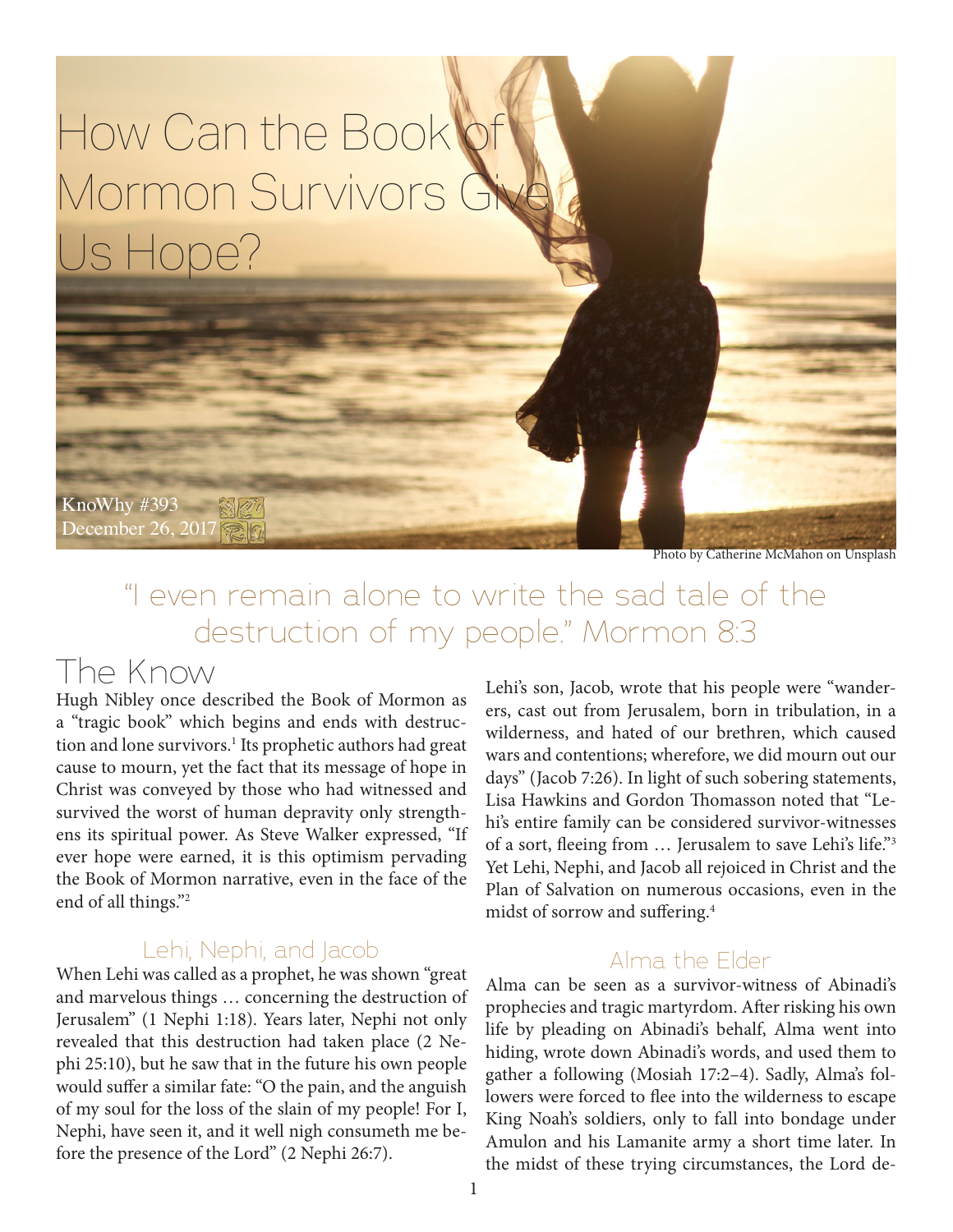clared to His people that He would ease their burdens so that they could "stand as witnesses for me hereafter, and that ye may know of a surety that I, the Lord God, do visit my people in their afflictions" (Mosiah 24:14).<sup>5</sup>

#### Alma the Younger and Amulek

While witnessing the terrible martyrdom of women and children by fire, "Amulek said unto Alma: Behold, perhaps they will burn us also. And Alma said: Be it according to the will of the Lord. But, behold, our work is not finished; therefore they burn us not." (Alma 14:12-13).<sup>6</sup> Alma and Amulek survived this ordeal when others didn't so that they could witness of and testify against the "the chief judge, and the lawyers, and priests, and teachers" who had committed such terrible crimes.7 While Alma and Amulek were being persecuted by their captors, an earthquake caused the surrounding prison walls to fall, and "every soul within the walls thereof, save it were Alma and Amulek, was slain" (Alma 14:28).8

#### Mormon

Mormon's lament for the destruction of his people is filled with terrible anguish: "O ye fair sons and daughters, ye fathers and mothers, ye husbands and wives, ye fair ones, how is it that ye could have fallen! But behold, ye are gone, and my sorrows cannot bring your return" (Mormon 6:19-20).<sup>9</sup> As a survivor-witness, Mormon declared, "I did stand as an idle witness to manifest unto the world the things which I saw and heard" (Mormon 3:16).10 Yet, despite such sorrow, Mormon also stated that he was "filled with charity" (Moroni 8:17) which "rejoiceth in the truth, beareth all things, believeth all things, hopeth all things, endureth all things" (Moroni 7:45).

#### Ether and Moroni

For years, Ether hid himself in the "cavity of a rock" while he witnessed and recorded the entire destruction of his people (Ether 13:18–24). Similarly, Moroni explained, "I even remain alone to write the sad tale of the destruction of my people" (Mormon 8:3).<sup>11</sup> Yet at the very end, these faithful survivor-witnesses saw a bright future beyond death.

Ether could say, "Whether the Lord will that I be translated, or that I suffer the will of the Lord in the flesh, it mattereth not, if it so be that I am saved in the kingdom of God" (Ether 15:34). And in his final words, Moroni remarked, "I soon go to rest in the paradise of God, until my spirit and body shall again reunite, and I am brought forth triumphant through the air" (Moroni 10:34).

# The Why

In a remarkable study on those who have survived terrible atrocities, Terrence Des Pres explained that having their story told is "enormously important to people facing extinction. In the survivor's own case … it becomes a way to transcend the helplessness which withers hope and self-respect."12 This certainly seems to be the case with the Book of Mormon prophets who, in the midst of tragic episodes of grief and suffering, diligently recorded their experiences for future generations.<sup>13</sup>

In our own day, millions suffer from having experienced or witnessed terrible things. Soldiers who experience combat often suffer from post-traumatic stress disorder (PTSD).<sup>14</sup> Countless individuals struggle with feelings of depression, loneliness, heartache, disappointment, disinterest, and a number of other personal sorrows, mental limitations, and emotional scars. Some of these feelings are due to severe chemical imbalances. Others may be caused by different circumstances out of an individual's control. And sometimes those who suffer simply don't have good answers for why they feel so unhappy.<sup>15</sup>

The Book of Mormon offers a powerful message of hope to those who for whatever reason have cause to mourn. It shows that while the suffering of its prophetic survivors was real and acute, their overwhelming sorrow was ultimately "swallowed up in the joy of Christ" (Alma 31:38). They mourned for the pain and suffering of their people, but they also looked to the future with hope. They knew that by witnessing and recording these sad experiences, they could help future generations avoid unnecessary sorrows. Elder Dallin H. Oaks has taught that the "Lord will not only consecrate our afflictions for our gain, but He will use them to bless the lives of countless others."16

In each case, the Book of Mormon's sad tales of human atrocities help us refocus our minds and hearts on Jesus Christ—whose infinite sacrifice gives meaning and purpose to our very existence. Not only did Christ experience His own excruciating trials, but through His divine power, He willingly witnessed and participated in our suffering in a way that is personal to each of us.<sup>17</sup> He is